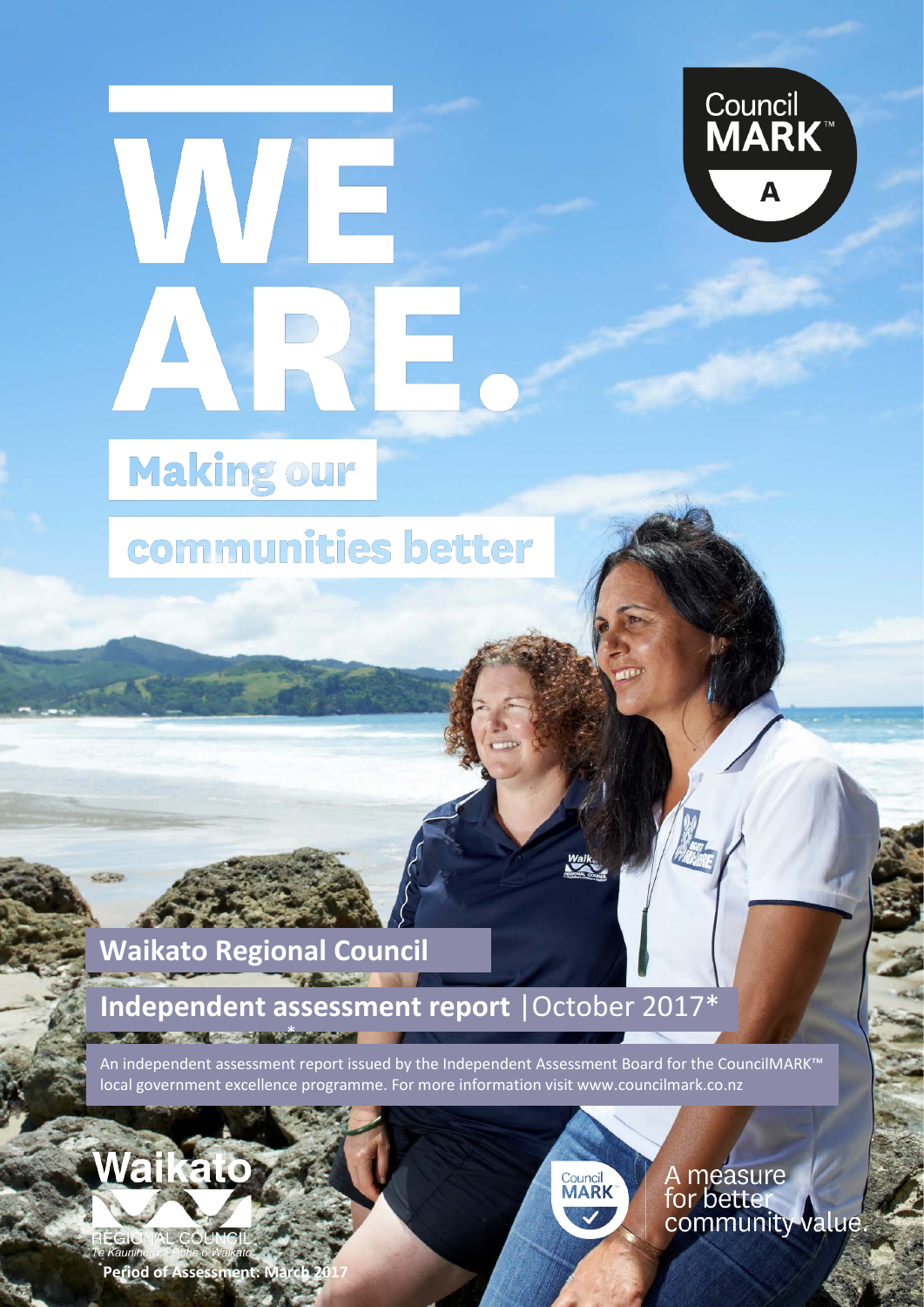# **Assessment** Summary





The Waikato region's natural environment supports its people, culture and economy and is the fourth largest region in the country.



### **The current situation**

The Waikato Regional Council is performing well in most assessment areas. The Council's performance has improved over the past three years, and is widely regarded as a more effective organisation compared to when it was Environment Waikato. The Council faces a complex set of economic, environmental and social issues, which it treats as interrelated principles.

The Waikato region contains around 10 per cent of New Zealand's population, and its largest river and lake. Its population is diverse and growing.

The Council has generally constructive relationships with the other councils in the Waikato region, and with stakeholders. These relationships have enabled the Council to show leadership and innovation in major policy and collaborative areas.

#### Period of assessment

The assessment took place on 6 and 7 March 2017.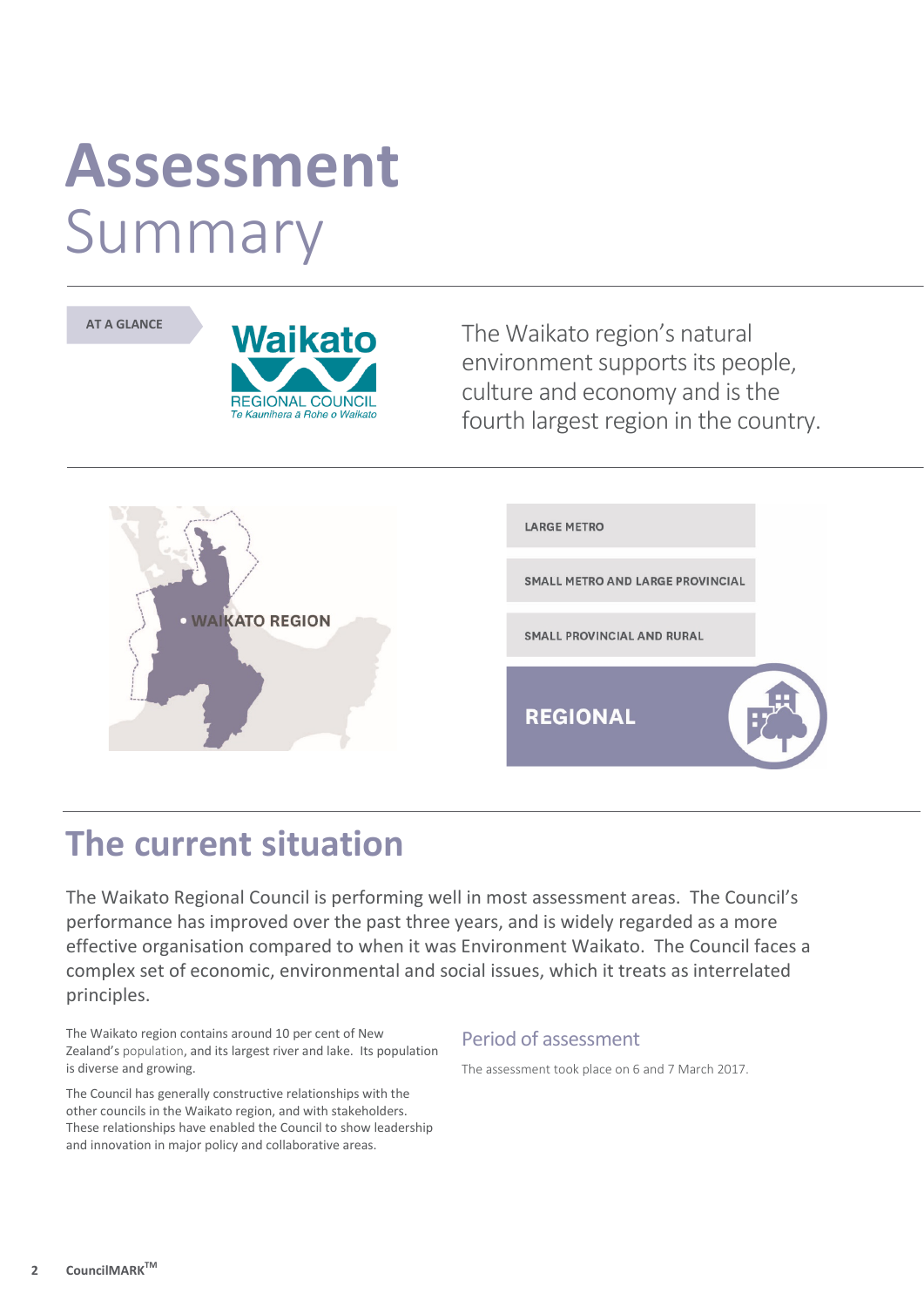



PEOPLE<sup>2</sup>, A MIX OF 77.4% EUROPEAN/PAKEHA 21.9% MĀORI 6.9% ASIAN 3.8% PACIFIC



### MAKES UP *9.327%*

OF NEW ZEALAND'S TOTAL LAND AREA<sup>3</sup> REPRESENTING **WAIKATO REGION**, FROM THE BOMBAY HILLS IN THE NORTH, SOUTH TO MOKAU ON THE WEST COAST, AND COROMANDEL ON THE EAST COAST AND SOUTH TO MT RUAPEHU AN AREA OF:

23,902 km<sup>2</sup>

RESPONSIBLE FOR 4,400km RIVERS<sup>4</sup> AND 620km **STOPBANKS** 



### **Key learnings**

Collaboration enabled by councils and led by communities can generate consensus to own and address local issues. The Council has shown a high degree of innovation, leadership and trust in its regional communities to successfully consult and empower the Council to make a plan change to improve the health of New Zealand's largest river, the Waikato River.

Implementing this change presents the Waikato region, its councils, communities, stakeholders and the Waikato Regional Council with a major environmental, economic, cultural and community opportunity. Any changes have to also account for issues of affordability across the region, ongoing public support and adequate resourcing by the Council.

The Council has the benefit of a strong financial position and generally positive stakeholder relationships to make progress on major initiatives. It has broad strategic ambitions. The Council's proposed *Healthy Rivers* plan demonstrates the wisdom of trusting regional communities and stakeholders, supported by

the Council, to enable policy changes. The challenge remains how well the Council can implement significant change across the region that is acceptable and achievable.

The Waikato Regional Council is one of only two councils in New Zealand who have Māori seats, and this greatly assists collaboration. The establishment of Māori seats is a key mechanism to facilitate Māori participation in Council business. The Council also has co-management arrangements between Iwi and the Council, and agreements and committees that determine the way they work together, for example on *Healthy Rivers*.

#### 1 MBIE 2016 2 [Stats](http://www.stats.govt.nz/Census/2013-census/data-tables/population-dwelling-tables.aspx) NZ Census 2013 3 DIA 2013  $\frac{1}{4}$  Above  $4^{\text{th}}$  order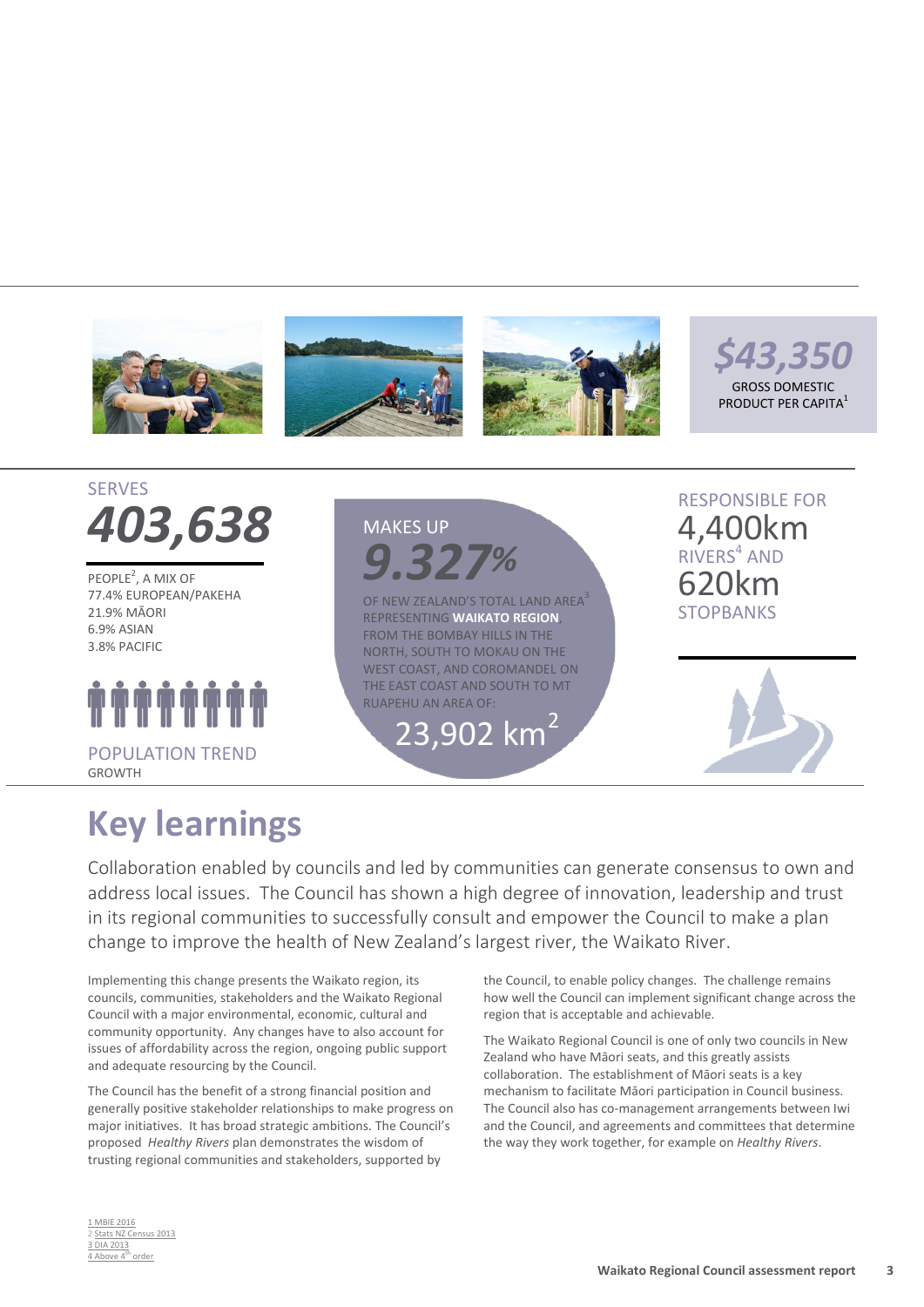# **Assessment** Summary continued…

#### **OVERVIEW RATING**

Waikato Regional Council demonstrates competency and leadership in delivering its core functions and addressing a range of regional issues. The Council has wide environmental, economic and social responsibilities, and in general it collaborates well with stakeholders to achieve its strategic outcomes. While areas for improvement have been identified, the Council's overall performance is good.



### **Findings**

### **>**

AT THE START OF ITS NEW TERM, THE COUNCIL HAS A STRONG AND CLEAR STRATEGIC DIRECTION WITH SPECIFIC AIMS. THE COMMUNITY HAS NOT BEEN CONSULTED ON THESE AIMS, BUT THE COUNCIL WILL BE MAKING THEM PART OF ITS CONSULTATION ON THE 2018-28 LONG TERM PLAN. THE AIMS WILL BE INCLUDED IN THE PERFORMANCE AGREEMENTS FOR THE CHIEF EXECUTIVE AND MANAGEMENT.

### **>**

THE COUNCIL IS LED BY A CHAIR AND A CHIEF EXECUTIVE WHO EMBODY THE COLLABORATIVE APPROACH TO COUNCIL PRACTICE. THIS HAS RESULTED IN IMPROVED AND GENERALLY POSITIVE RELATIONSHIPS WITH STAKEHOLDERS, AND IN SUCCESSFUL POLICY INITIATIVES. STRONGER COLLABORATION BETWEEN MANAGEMENT AND STAFF IS REQUIRED, HOWEVER, THERE IS AN OPPORTUNITY TO FURTHER IMPROVE CULTURE WHICH THE COUNCIL IS SUFFICIENTLY RESOURCED AND SELF-AWARE TO ADDRESS

### **>**

THE NEW COMMUNICATIONS STRATEGY ADDRESSES THE NEED TO EXPLAIN TO DIVERSE SEGMENTS OF THE COMMUNITY, IN A MEANINGFUL AND RELEVANT WAY, WHAT THE COUNCIL DOES. THE SAME APPROACH IS REQUIRED FOR INTERNAL COMMUNICATIONS, SO THAT THE STAFF CAN BE THE COUNCIL'S CHAMPIONS.

#### Commonly used terms

| <b>Term</b>                  | <b>Definition</b>                                                                                                                                                                                                                                                                                                                                           |
|------------------------------|-------------------------------------------------------------------------------------------------------------------------------------------------------------------------------------------------------------------------------------------------------------------------------------------------------------------------------------------------------------|
| <b>Asset Management Plan</b> | A tactical plan for managing a council's infrastructure and other assets to deliver an agreed standard of service.                                                                                                                                                                                                                                          |
| Infrastructure               | Local and regional roads, pathways and cycleways, flood protection, drinkingwater, wastewater and stormwater<br>assets, sports and recreation facilities (parks, sportsgrounds, green spaces etc), community and tourism facilities<br>(playgrounds, public toilets, libraries, museums, galleries and public art etc), town centres, and other facilities. |
| Local Government Act<br>2002 | The legislative act that provides a framework and powers for councils to decide which activities they undertake<br>and the manner in which they will undertake them.                                                                                                                                                                                        |
| Long Term Plan               | The document required under the Local Government Act that sets out a council's priorities in the medium to<br>long-term.                                                                                                                                                                                                                                    |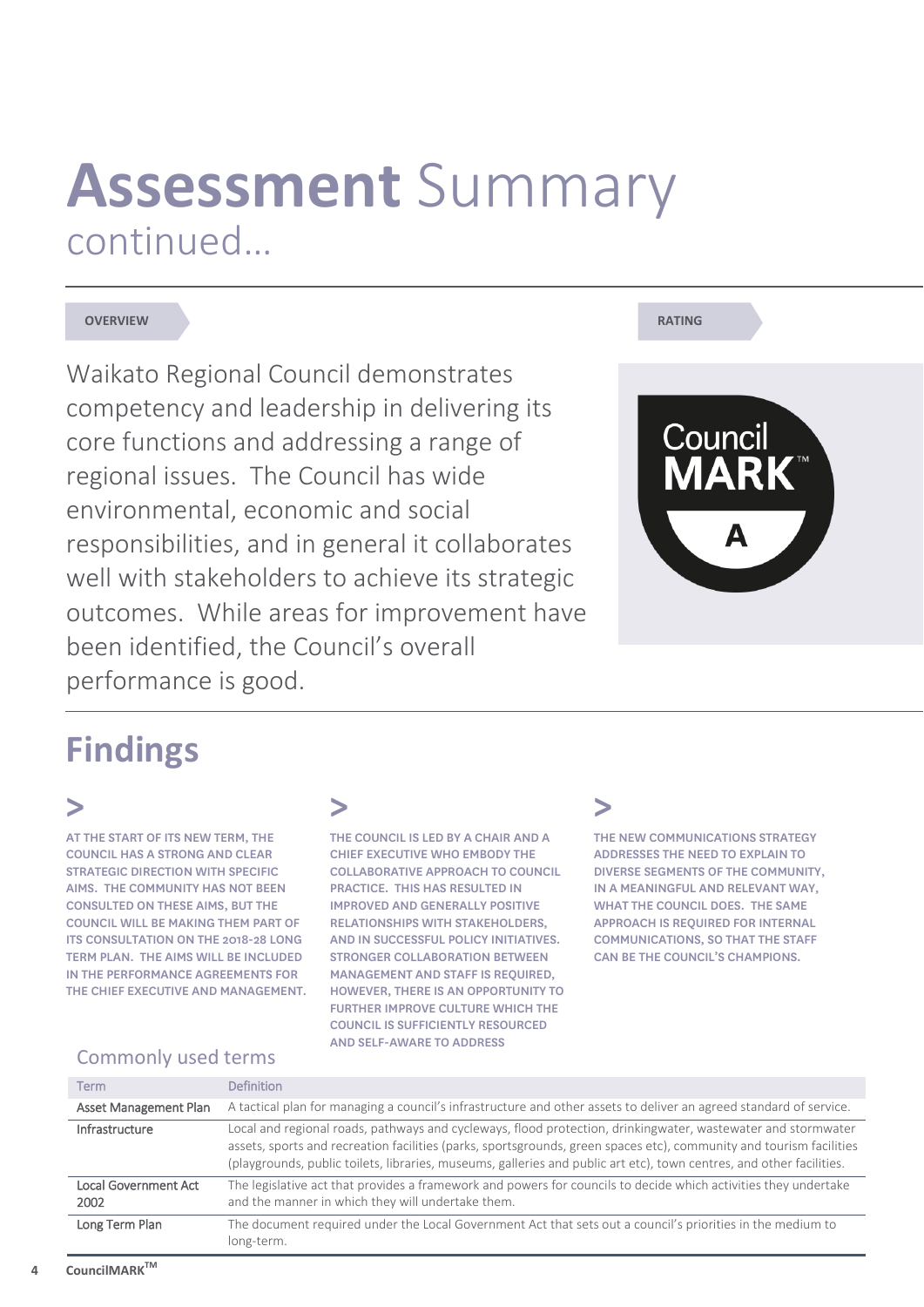







| Governance,<br>leadership and<br>strategy | <b>Financial decision-</b><br>making and<br>transparency | Service delivery and<br>asset management | <b>Communicating and</b><br>engaging with the<br>public and business |
|-------------------------------------------|----------------------------------------------------------|------------------------------------------|----------------------------------------------------------------------|
| Better than competent                     | Standout                                                 | Performing well                          | Better than competent                                                |

The Council uses a "holistic" policy perspective which intergrates economic, environmental and social issues to achieve lasting outcomes across a range of challenging and complex regional issues.

The Chair and the Chief Executive have demonstrated collaborative leadership and innovative approaches in enabling the community to address potentially divisive regional issues.

The Council has a clear strategic direction which is supported by staff and largely supported by stakeholders.

The Council is acting to further partner with Iwi.

The Council is in a healthy financial position and has prudent financial and risk management practices.

There is a focus on planning processes and a clear line-of-sight within the Council towards the needs of the Waikato region. Information available to stakeholders and the community is

comprehensive and up to date. The Council's quality of service delivery and verification are

noted by stakeholders.

The Council is a leader on regional matters and initiatives such as *Healthy Rivers* for the Waikato River, and creating New Zealand's first marine spatial plan for the Hauraki Gulf in collaboration with Auckland Council.

Efficiencies are being achieved through shared services and shared operations.

The Council's communications are focused towards its community, and it has a digital engagement strategy.

#### **STRENGTHS AREAS OF IMPROVEMENT**

The Council should recognise the need to consult on its Strategic Direction and integrate it with its Long Term Plan.

The strategic outcomes sought must be tied closely to the key performance indicators for the Chief Executive and management.

The Council needs to mature relationships with some Iwi.

The Council would benefit from an independent stakeholder audit.

The Council must work with the other councils in the region so they are "on board," and can afford to implement its initiatives (eg *Healthy Rivers*, "clean fires and clean air").

To increase efficiency, the Council's information technology (IT) systems and capability require rationalisation and improvements.

The Council should improve its workplace conditions and culture.

Internal and external communications should be targeted to specific audiences, and should clearly demonstrate how the Council's work benefits the region and its communities.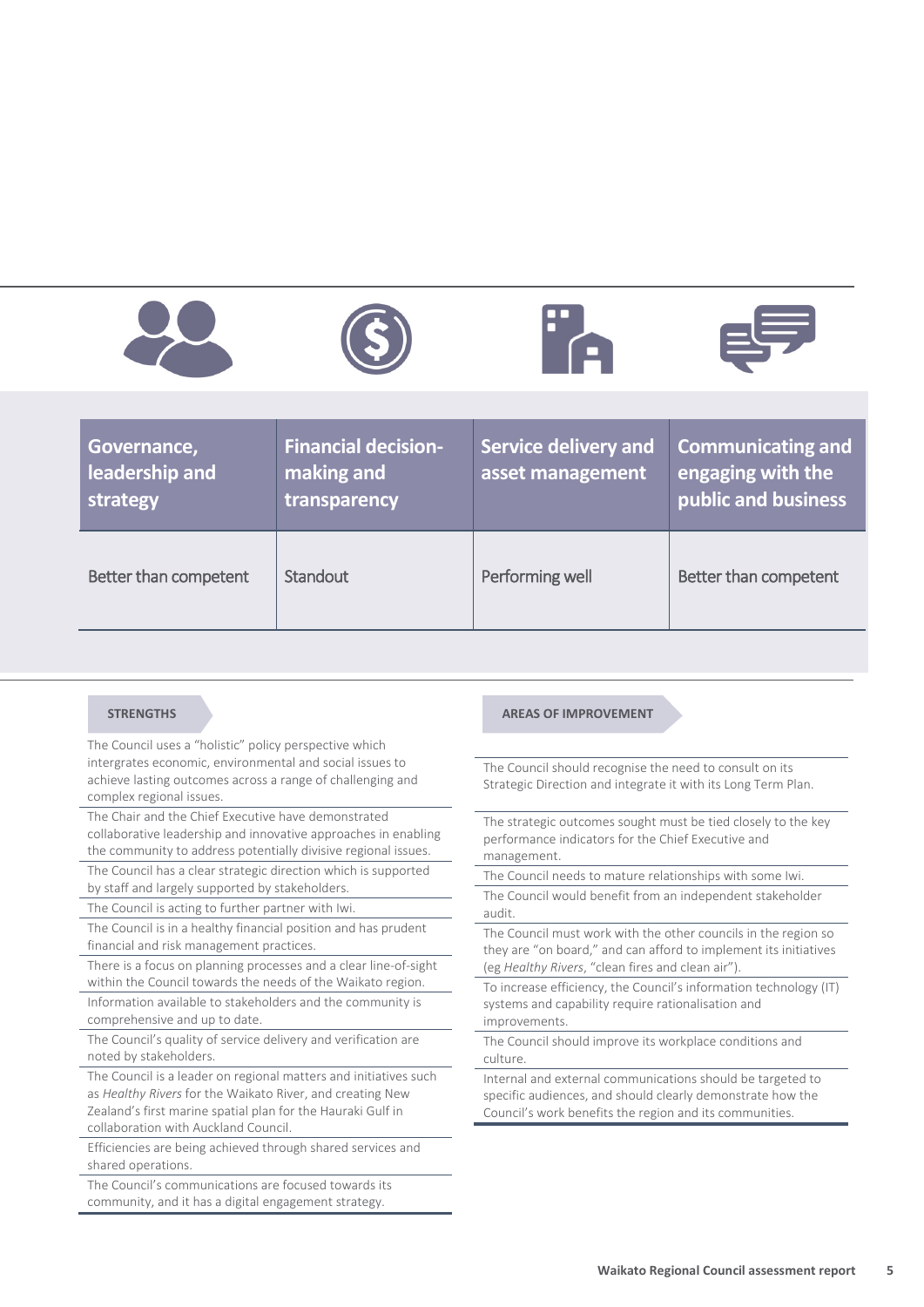## **Leading locally**

Governance, leadership and strategy

The Council is performing competently particularly in areas of leadership and innovation. The Council is a leader on issues and services for the Waikato region. While it previously had a more antagonistic relationship with regional stakeholders, the Council now works with them to meet integrated economic, environmental and social goals. Greater regional coherence reflects the Council's adoption of collaborative governance, leadership and strategy with stakeholders, if not (yet) with the broader public. There is room for improvement in the Council's internal systems and its culture to support its improved external position.

#### **Priority grading**

Better than competent

< The Council has a focus on providing leadership in economic, environment and social change through effective working relationships and organisational management. >

Some opportunity exists for the Council to create greater inclusion in its objectives with external stakeholders.

#### Setting the direction for the community

The Council has broadened its strategic focus and priorities over the past six years, from being primarily an environmental regulator (formerly called "Environment Waikato") to promoting a sustainable future for its region. It has established a vision for its

region, "The Waikato cares locally, competes globally," and has three integrated aims to achieve this vision: healthy environment, strong economy and vibrant communities.

The Council's strategic direction, which is the primary driver of the Long Term Plan and the Council's work programme, is set at the start of each new term. At the time of the assessment, business, some Iwi (including co-governance partners) and councils across the region had seen the new strategic direction – but most Iwi and some stakeholders had not. Stakeholders and the community had no input into the strategy, which will be the prime driver for the Council's Long Term Plan. There will be consultation on the strategic direction as part of development on the new Long Term Plan, although the Council will have applied the strategy well before the Long Term Plan is approved and comes into effect.

There are several major plans and documents that relate to the Council's strategic direction – for example *The Waikato Plan* (a broad community-owned plan to advance the region's interests, agreed by the Waikato Mayoral Forum in February 2017), *Waikato Means Business* (a Council-initiated and community-owned plan to advance the region's economic future), the Waikato Regional Policy Statement and *Healthy Rivers* (a major consultation on a change to the regional plan). Councillors told the assessors that these plans may "morph into one" in the 2018-28 Long Term Plan.

Councillors have also said that, while they and staff understand the business they are in, the Council could be seen to be trying to be "all things to all people", which would perpetuate "vagueness"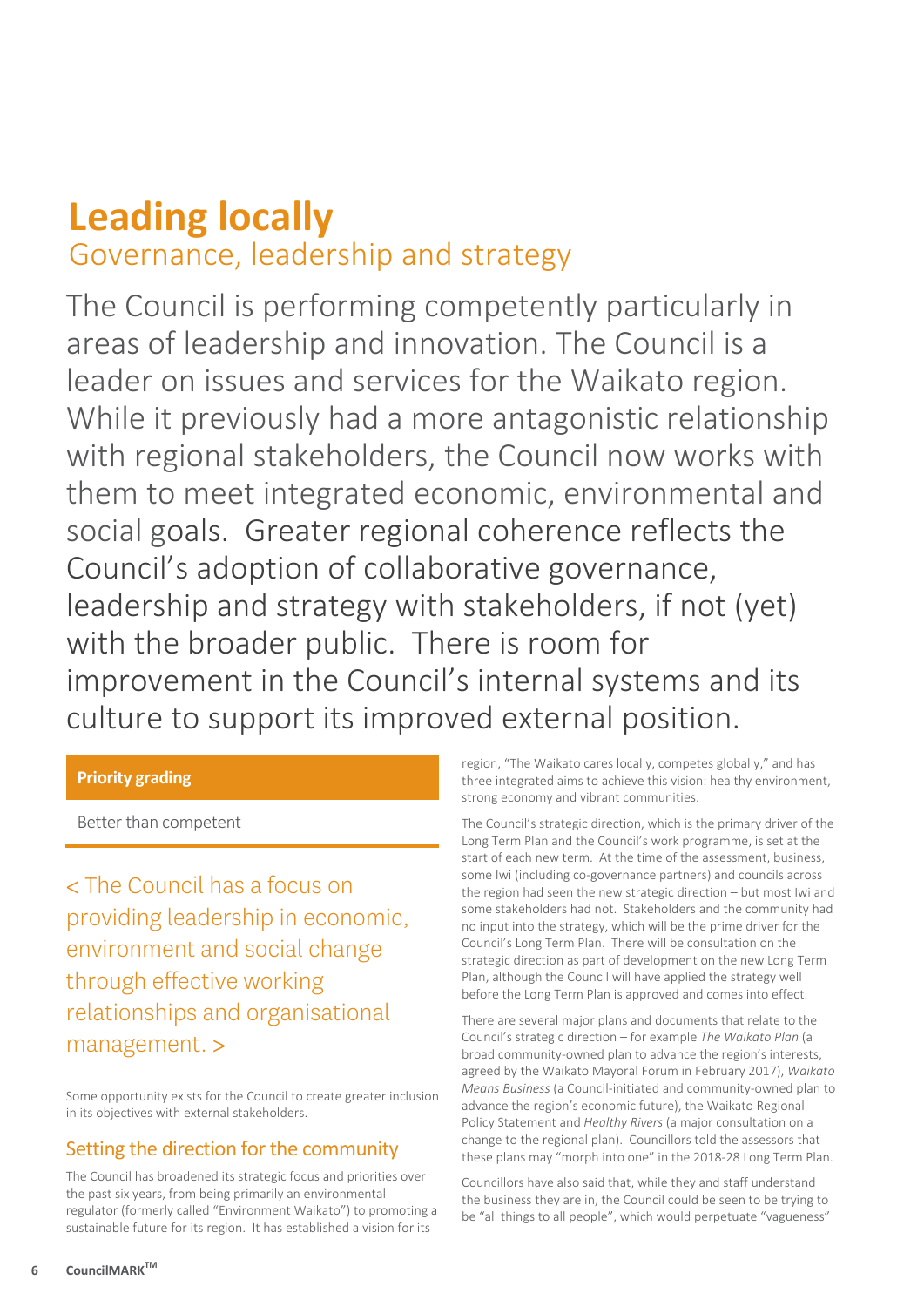about its role and function. Clarity of purpose will assist the Council in its consultation on the Long Term Plan, and further assist the Council on consultation and brand expression.

The Council places emphasis on achieving economic, environmental and social change, and has developed programmes to encourage behavioural change in areas such as water and air quality. It is not always clear whether the Council itself, or other councils in the region, are leading these programmes. Nor is it clear whether the other councils can afford to implement the programmes, such as *Healthy Rivers*. A clear definition of the purpose of these programmes would help stakeholders and the community better understand and value them.

#### Creating confident councillors

The information provided to councillors, both during the local body elections and as part of their induction, is generally successful in preparing them for their duties. It could, however, be more specific about councillors' time commitments. The Chief Executive held individual interviews with each new councillor, and this reportedly worked well.

Councillors do not assess their own performance, although they do decide on their own training. Councillors see value in selfassessment, particularly in relation to governance and in identifying areas for further training.

Some Councillors see the Council as a "slow wheel," with too many committees. They regard the information provided to them as "sufficient" (albeit sometimes too detailed). Councillors also believe that Council papers need to have much clearer definitions of "the problem" being addressed, and that reports should have less jargon and fewer acronyms.

#### Effective working relationships

Councillors reported a good working relationship with the Chief Executive, who had faced a difficult time in the previous term because of reported discord amongst some councillors.

Councillors felt there were "no surprises" from staff. However, they also saw the Chief Executive as facing an internal culture that was at times difficult. In the 2016 internal "climate" survey, 62.8 per cent of staff reported feeling "ambivalent", 18.1 per cent of staff "disengaged" and only 19.1 per cent of staff reported feeling "engaged".

Staff mentioned several examples of councillors allegedly interfering in operations, which (if it is true) would be in breach of the Council's code of conduct. There was frustration that the line between governance and operations was not always clear to councillors or respected by them. However, no complaints have been lodged to allege political interference in operations.

There is a general acknowledgement that the Chief Executive's key performance indicators need to closely relate to the strategic aims of the Council.

#### Managing the organisation

The Chief Executive has a commitment to continuous improvement, and councillors and staff acknowledge improvements since the fit-for-purpose internal review and restructure took place. There are regular third and fourth tier management meetings, and several initiatives by the Chief Executive (eg an "away day") designed to encourage a more coherent culture and a more efficient organisation.

Staff said that work priorities are not always clear and there can be a "disconnect between the executive team and work programmes." Some staff felt they had limited input into programmes that directly affect their work areas. Resourcing is also an issue, particularly for upgrading IT systems and servicing ambitious community-consultation programmes such as *Healthy Rivers*.

#### Strenghtening risk management

The Council's finance, audit and risk responsibilities are split across two committees: Audit and Risk, and Finance. The Audit and Risk Committee is a full committee of the Council and has two independent members. This strengthens both its expertise and its transparency.

The Council maintains a risk register and there is a comprehensive list of risks, but it does not include the earthquake risk rating of the carpark building.

#### **Strengths**

The Council is a respected organisation, locally and nationally.

There are formal co-governance relationships with Iwi.

The Council's Audit and Risk Committee (which is separate from its Finance Committee) has two independent members which gives it external expertise and greater transparency.

The Council's strategic direction is set at the beginning of each new term, which provides certainty.

The Council's bold and collaborative approach to issues helps stakeholders and the community to "own" issues and solutions.

The Chair and the Chief Executive embody the Council's strategic direction and its collaborative approach.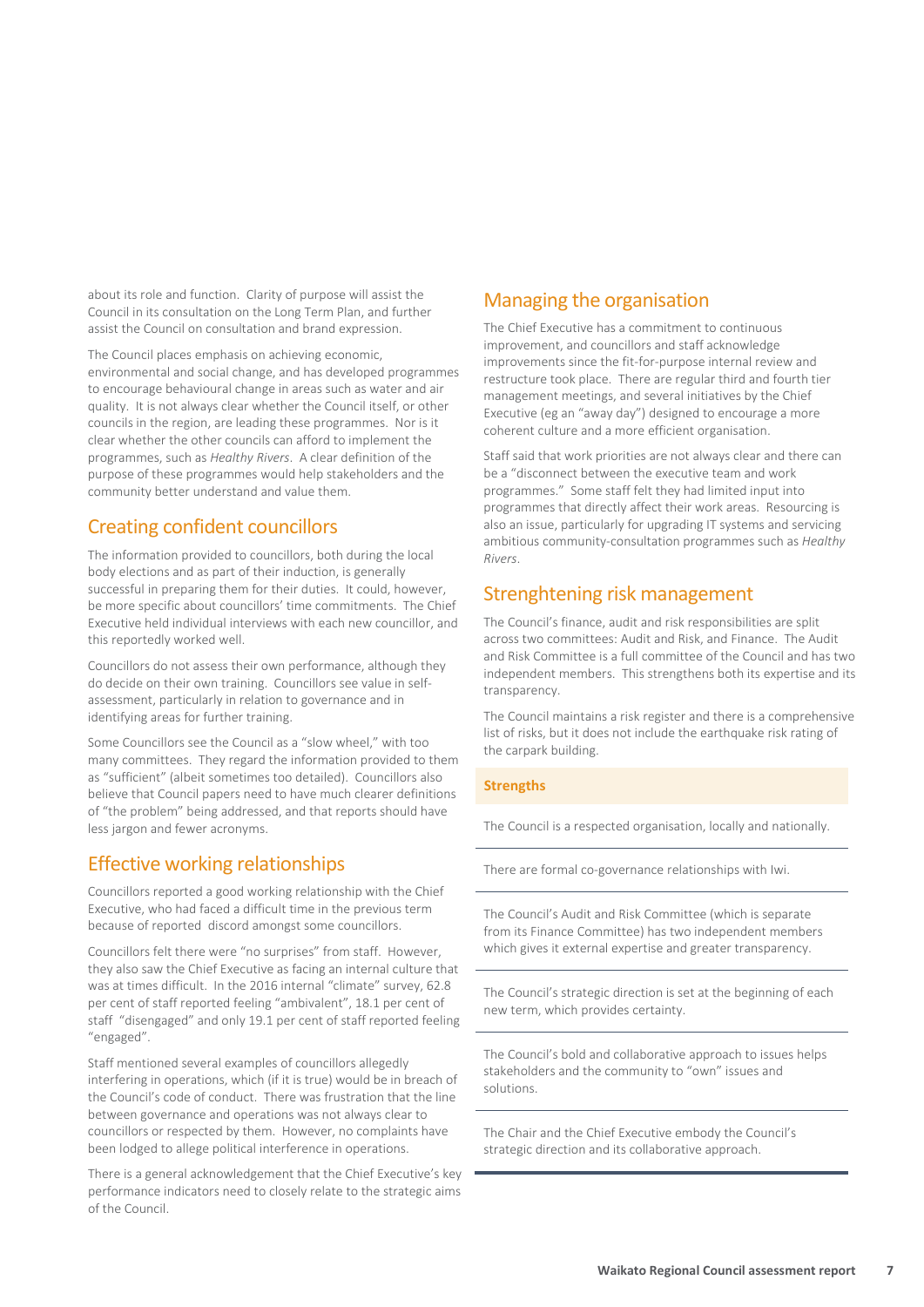#### **Areas for improvement**

The Council's decisions and what it does are not understood by most of its community. The Council should combine its different plans into a coherent Long Term Plan, with firm linkages between its work programmes and the region's needs.

The number of Council sub-committees should be reduced, and council work programmes should be aligned with the Council's strategic direction.

The Council would benefit from using an informal session of Council to discuss context for decisions, a common governance practice to improve decision-making.

Councillors need to undertake self-assessment and training, especially in relation to governance and identifying training needs.

Councillors must, in all instances, follow the Code of Conduct's separation of governance from operations.

The Council's earthquake-prone carpark building must be added to the risk register.

The Chief Executive's performance agreement needs to be closely aligned to the Council's aims, and contain key performance indicators that are measurable.

Workplace culture needs further improvement.

The use of jargon and acronyms in council reports needs to be considerably reduced, if not eliminated, and issues being addressed need to be more clearly defined.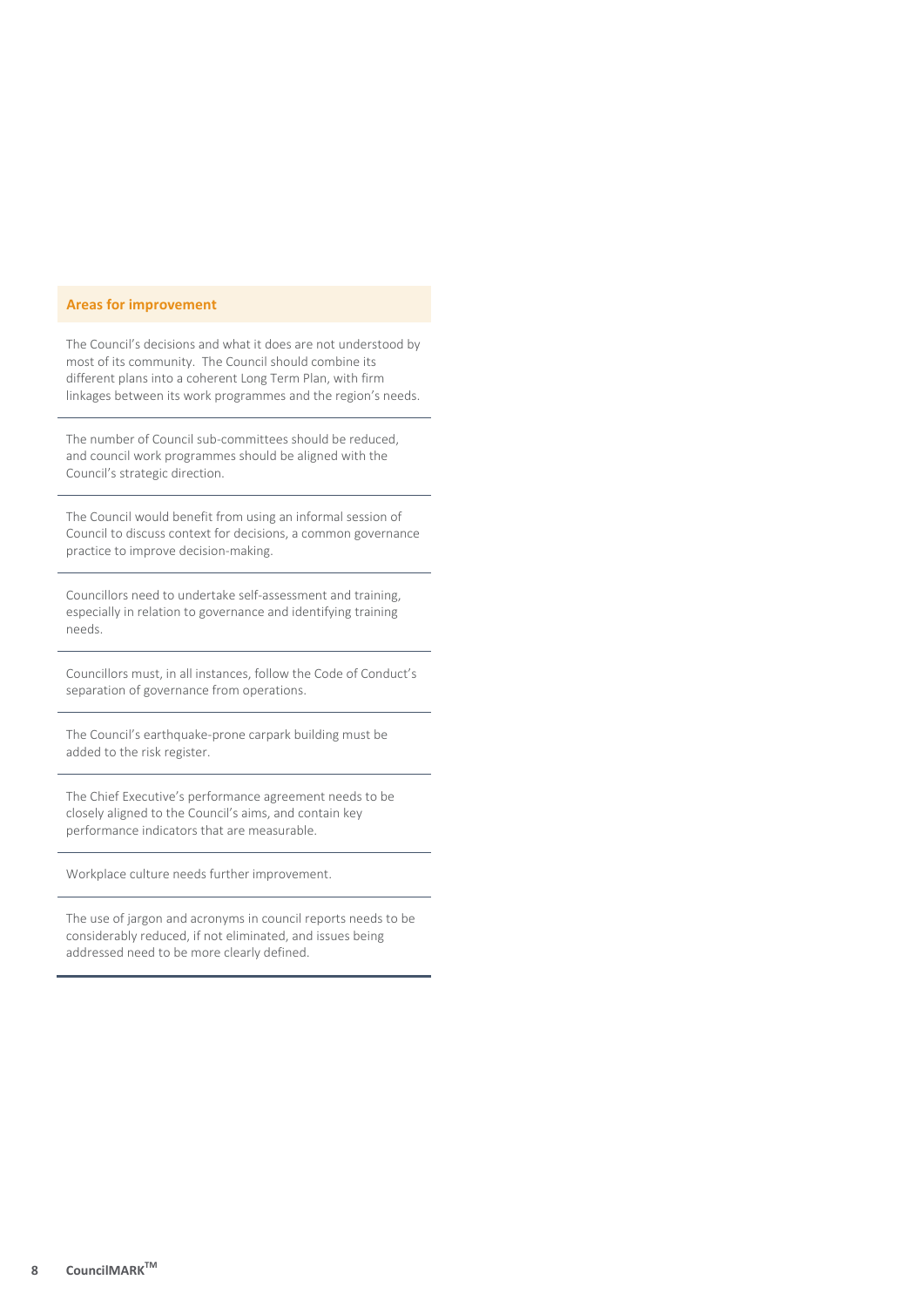### **Investing money well** Financial decision-making and transparency

Council finances and oversight of risk are in hand. The Council has no external debt and its investment fund is prudently managed and governed.

#### **Priority grading**

#### Stand out

<sup>&</sup>lt; The Council operates few public utilities apart from bus services across the region. Regional public services include navigation safety, river management, flood protection, drainage, biosecurity, farm extension, road safety, waste minimisation and enviroschools. <sup>&</sup>gt;

The Council is funded primarily from rates and charges, and has the benefit of an investment fund to draw upon (internal debt). There is full budgeting of all Council activities.

#### Assessing the financial data

The financial strategy is clear. Monthly financial reports to the executive leadership team and quarterly financial reports to councillors are simplified and contain clear graphics. However, uncompleted major projects are not clearly reported in annual reports. The Council budgets for its major initiatives, such as the support services it provides for the *Healthy Rivers* consultation.

#### Addressing financial risk

The Audit and Risk Committee has two skilled independent members to enhance transparency and to add to the overall capability of the Committee. The risk register is largely comprehensive, and is updated quarterly, although at the time of assessment, it did not include the Council's earthquake-prone carpark building as a risk issue.

There is general transparency of the Council finances.

The Council has no external debt. It operates an investment fund, with an independent agency (Mercers) providing advice and the Finance Committee overseeing the fund's performance. The full Council sets the fund's strategy. The Council could consider appointing an independent member to the Finance Committee, to improve transparency.

#### **Strengths**

The Council is in a healthy financial position, and its low increases in rates provide an incentive for cost-efficiencies.

The Audit and Risk Committee is a strength of Waikato Regional Council and the willingness to have independent members builds confidence and capability.

The Council's investment fund is managed prudently, with independent advice and goverance oversight.

The Council uses simplified and graphic reporting that clearly shows trends and targets.

#### **Areas for improvement**

Uncompleted capital projects need to be fully reported in the Council's annual reports.

The Finance Committee would benefit from having an independent member who could contribute external expertise and enhance the Committee's transparency.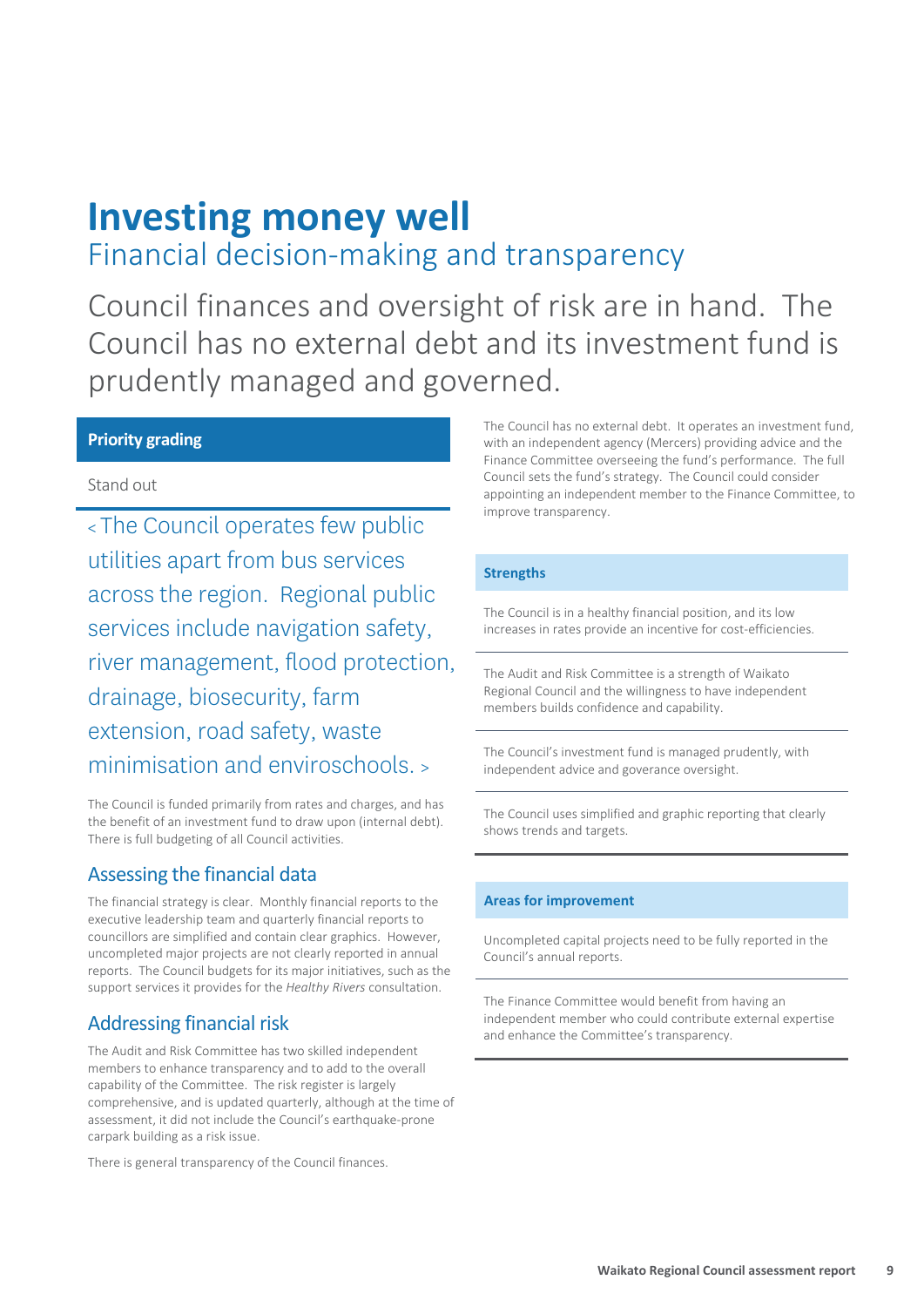# **Delivering what's important**

Service delivery and asset management

The Council's overall quality of service delivery generally responds to and in some cases anticipates needs. Given the range of councils in the region, and its size and the complexity of the broad issues addressed by the Council, the quality of planning and service delivery is generally of a high standard. The Council is active in leading regional initiatives, shared services and collaborations that have widespread benefits, providing they are affordable and achievable across the region.

#### **Priority grading**

Performing well

### < Significant restructuring has resulted in a re-alignment across all areas of the Council. >

The Council's planning processes, as well as the information it makes available to stakeholders and the community, is comprehensive and up to date. There is verification of the quality of its service delivery, and the leadership role that Council takes on regional matters and initiatives is recognised and actively supported.

#### Planning and evaluating service goals

Community outcomes are well-integrated into the Council's strategic direction. These outcomes are driven by the Council's economic, environmental and social aims, which are determined through inputs such as legislation, national policy statements, regional and district plans, consultation, the community "satisfaction" survey and the stakeholder audit.

At the time of assessment, the community outcomes were in the process of being translated into key performance indicators, beginning with those for the Chief Executive, then cascading down to managers. A number of separate plans and strategies within the Council are now being rationalised and connected.

The Council uses formal "satisfaction" surveys to measure the experiences of stakeholders and the community. Understanding of "what the council does" has a low rating, but the Council's services receive higher ratings. The Council undertakes "customer journey mapping" and "net promoter score analysis."

Stakeholders such as the NZ Transport Agency (NZTA), the South Waikato District Council, Mighty River Power, the Matamata-Piako District Council and the Te Arawa Iwi Trust emphasised the work the Council has done with the region's economic development agency. They also cite the Regional Transport Committee as a good example of a forum where a range of stakeholders interact with the Council in a forthright and solution-focused manner. The *Waikato Means Business* plan demonstrates the Council's collaborative approach.

The Council's Integrated Catchment Management Directorate is well-resourced and capable. The integrated approach is evident in terms of the "healthy catchment lens" that this directorate operates under, as noted by stakeholders. An example is the collaborative and consultative approach between the Council and community, industry, individual land owners and Iwi, for example in the *Healthy Rivers* programme. All monitoring data is publicly available. Internal reviews of effective environmental monitoring and service delivery are regular and identify areas for improvement.

All staff have professional development programmes/plans that are reviewed annually as part of the staff performance evaluation process in order to further lift skills. A significant review of the Council's organsation structure was completed in 2014. In the period leading up to this review, staff turnover was relatively consistent, and it is now decreasing.

Staff are generally positive about the progress being made in restructuring the organisation. One particular issue being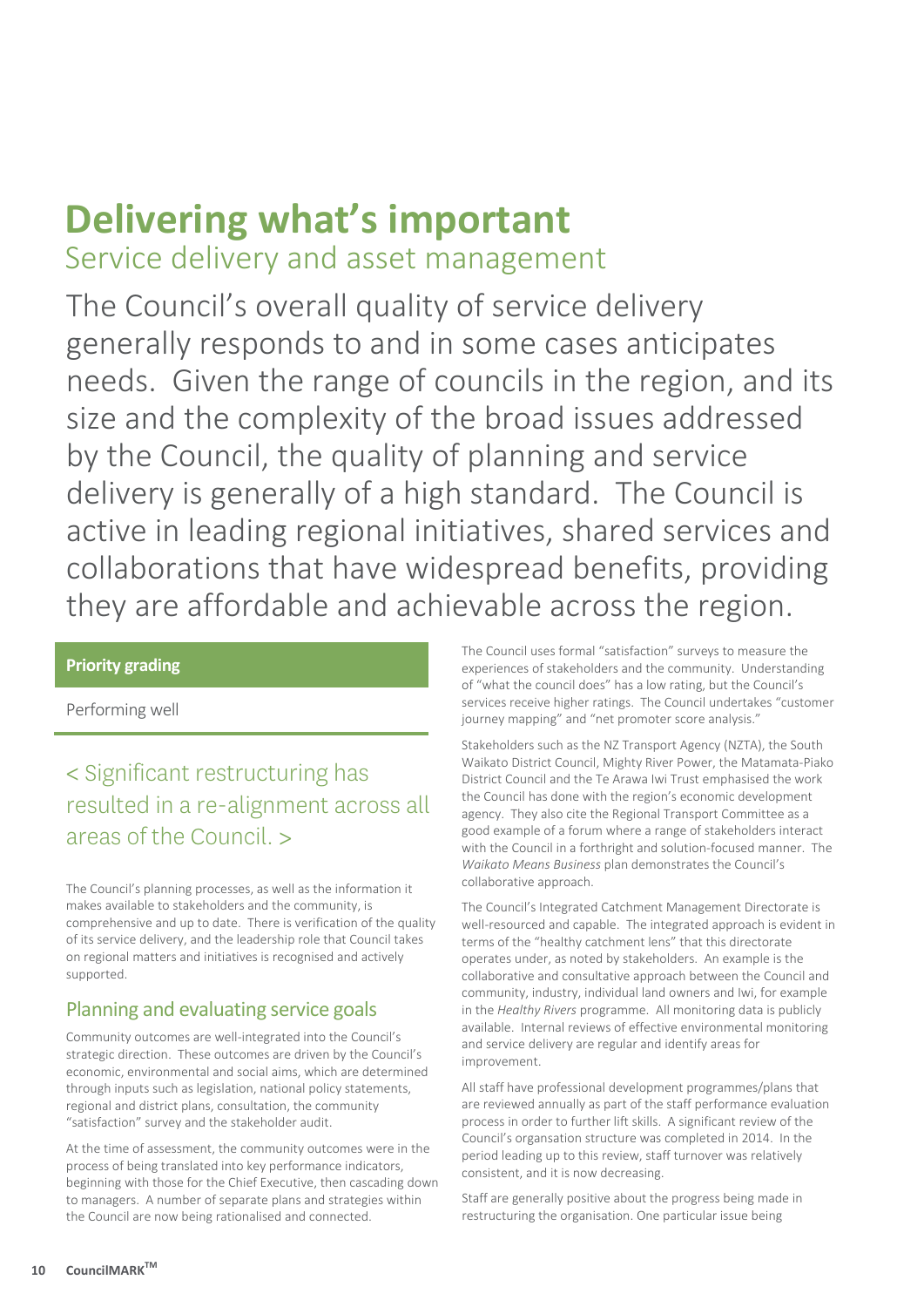addressed is having the organisaiton spread across seven sites in Hamilton. This will be addressed subject to a Council decision to approve the business case for change via the Long Term Plan (there is no formal property strategy), and the need to attract the necessary capability, particularly in the planning field.

Staff referred to the Council's internal systems as being "clunky" at times. For reporting, there are five core system applications used across human resources, payroll, finance and infrastructure. The Council needs to improve integration between systems which makes some reporting manual and time consuming.

#### Assessing service quality

Stakeholders report excellent interaction in service delivery reviews, and point to the Council taking up the region's surf rescue/lifesaving function as an example of the regional services funding mechanism administered by the Council. The Waikato's Local Authority Shared Services (LASS) works well, and there is coordination with other regions to identify other collaborative opportunities (eg with the Bay of Plenty's LASS). The Council's reviews under s.17A of the Local Government Act are wellplanned and scheduled, and are focused on outcomes. The positive relationship with the Department of Conservation is evident. The Maritime Mate app is recognised by stakeholders as good practice and as a useful tool updated with regional maritime information.

Flood control schemes, including stop bank management (as principal assets owned by the Council) are sound, and the Council uses a number of nationally and internationally recognised infrastructure management processes to monitor and improve its performance in this area.

The Council has a good understanding of the region's transport requirements and manages these well. NZTA and other stakeholders see the Regional Transport Forum as a very useful setting for managing transport issues. There is a procurement strategy for public transport. All regulatory policies and plans are publicly available.

#### Planning, regulation and accountability

The Regional Policy Statement, Regional Plan, and coastal plans are integrated and aligned. Alignment with national plans and policy statements is sound.

Overall, environmental management of the Council is strong and highly regarded by stakeholders. There is a strong level of community and stakeholder collaboration on major environmental and social and economic issues.

The Regional Transport Forum and its working groups (SH1, SH29 and SH3) are supported by neighbouring councils.

IANZ, New Zealand's leading accreditation agency, has provided positive reports on the Council's building consenting processes. Compliance with consenting timeframes is measured at 99.7 per cent. In instances where there has been non-compliance with timeframes (and where allowable), small discounts have been given to applicants.

Annual reports are comprehensive and link the Council's objectives, measures and performance. Outside of the annual reporting cycle, there is regular communication with the community on progress and performance.

The Council uses the Better Business Case methodology.

The Council has simplified its tendering processes for transport, and consequently the last response rate was better than the previous one. NZTA has confirmed that the Council's tendering process is regarded as national best practice.

#### **Strengths**

The Council has very clear strategies and plans.

The Council largely meets the needs and requirements of its stakeholders and its community.

The Council is appreciated for its wide knowledge, regional connections and strong leadership.

The Council is open to having the "difficult conversations" and working in an outcome-focused manner.

#### **Area for improvement**

The Council's internal systems require integration, and some manual procedures could be rationalised.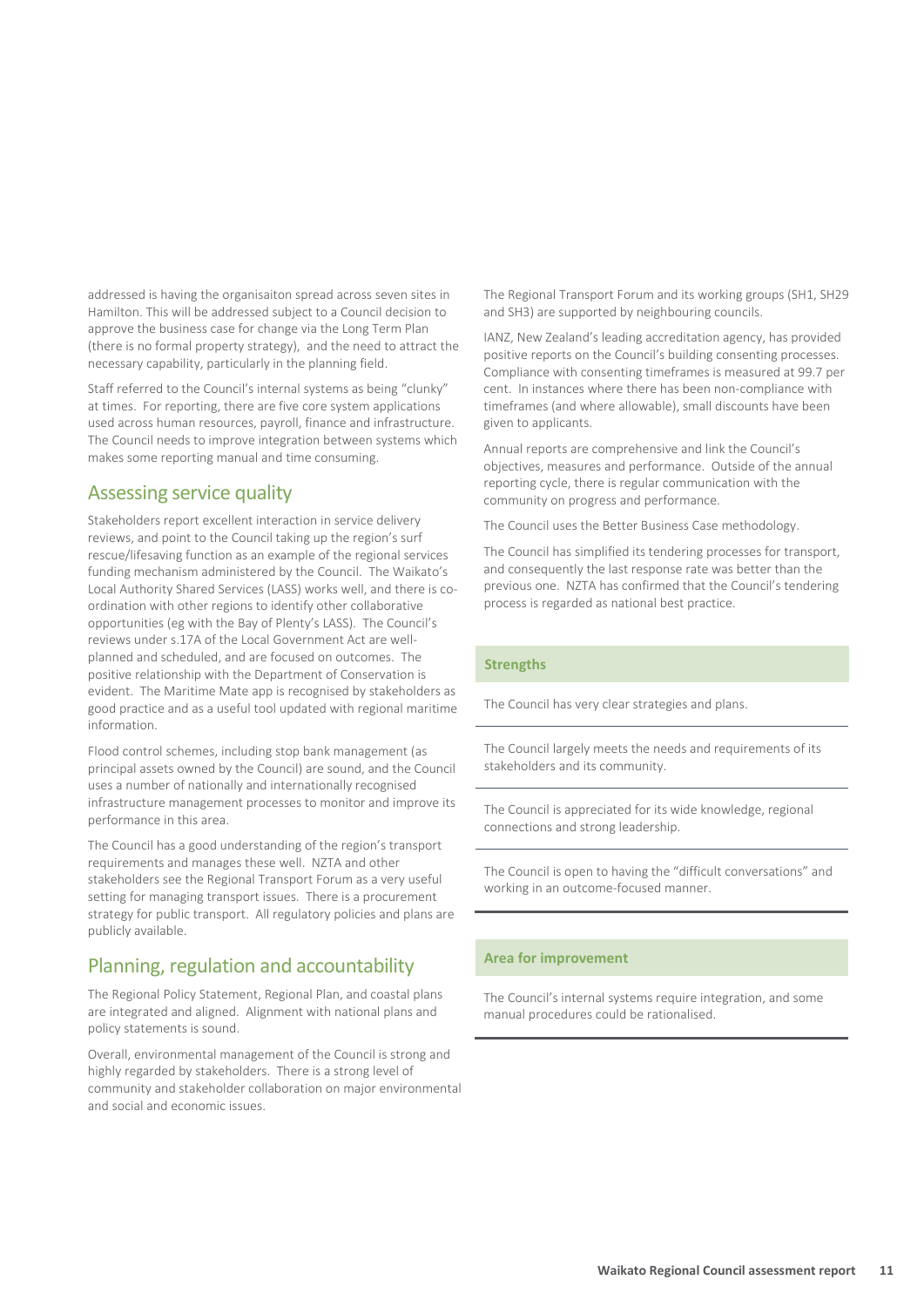# **Listening and responding**

Communicating and engaging with the public and businesses

The Council adopts a strategic and audience-centric approach to engagement and communications. The new communications strategy is comprehensive and include issues management as well as customer services and brand promotion. While the Council is effectively engaging and communicating, there remains widespread public misunderstanding about what the Council does.

#### **Priority grading**

Better than competent

< The Council faces complex and often entrenched issues across the Waikato region, and its audiences are diverse – for example, there are 208 Iwi and hapu in the region. >

The Council is not well-understood by Iwi, or by its communities and region. It needs to carefully manage its engagement and communications to help it achieve the broad aims outlined in its strategic direction.

#### Planning effective engagement

Despite its extensive economic, environmental and social responsibilities, there is not a wide understanding of what the Council does. As noted earlier, the Council can appear to be "all things to all people," resulting in a lack of brand recognition and defined purpose. Its communications strategy identifies the need to provide simplified information about real issues that the Council can do something about (eg water and flood control), and it is moving towards providing "bite-size" information to specific parts of the community as well as to media. The strategy also identifies customer service as key to providing this information.

The communications strategy is robust in describing why and how the Council's purpose and value is communicated with stakeholders. However, the Council needs to address the confusion that the general public have in understanding what the Council does. The Council's messages also need to be aligned with the internal communications strategy, so that the Council's staff can become its champions. The strategy does not identify the key performance indicators for communications.

The performance of the Council's external communications strategy is measured by its community satisfaction survey, which is independently conducted. The survey does not measure the community's views on the Council's leadership or the extent to which the community trusts the Council, but the Council will consider including these in future surveys. Similarly, customer service requires a range of measurements that record the experience of customers along the customer journey with the Council.

### Engaging digitally

Digital communications is a developing area, with the Council linking customer services and communications on a digital platform.

#### Communicating through the media

News media relationships appear to be well-managed.

### Building relationships with iwi

The Iwi who spoke to the assessors reported that the Council has a good relationship with them, with the relationship strongest with the Chief Executive and staff. The Māori/iwi relationship with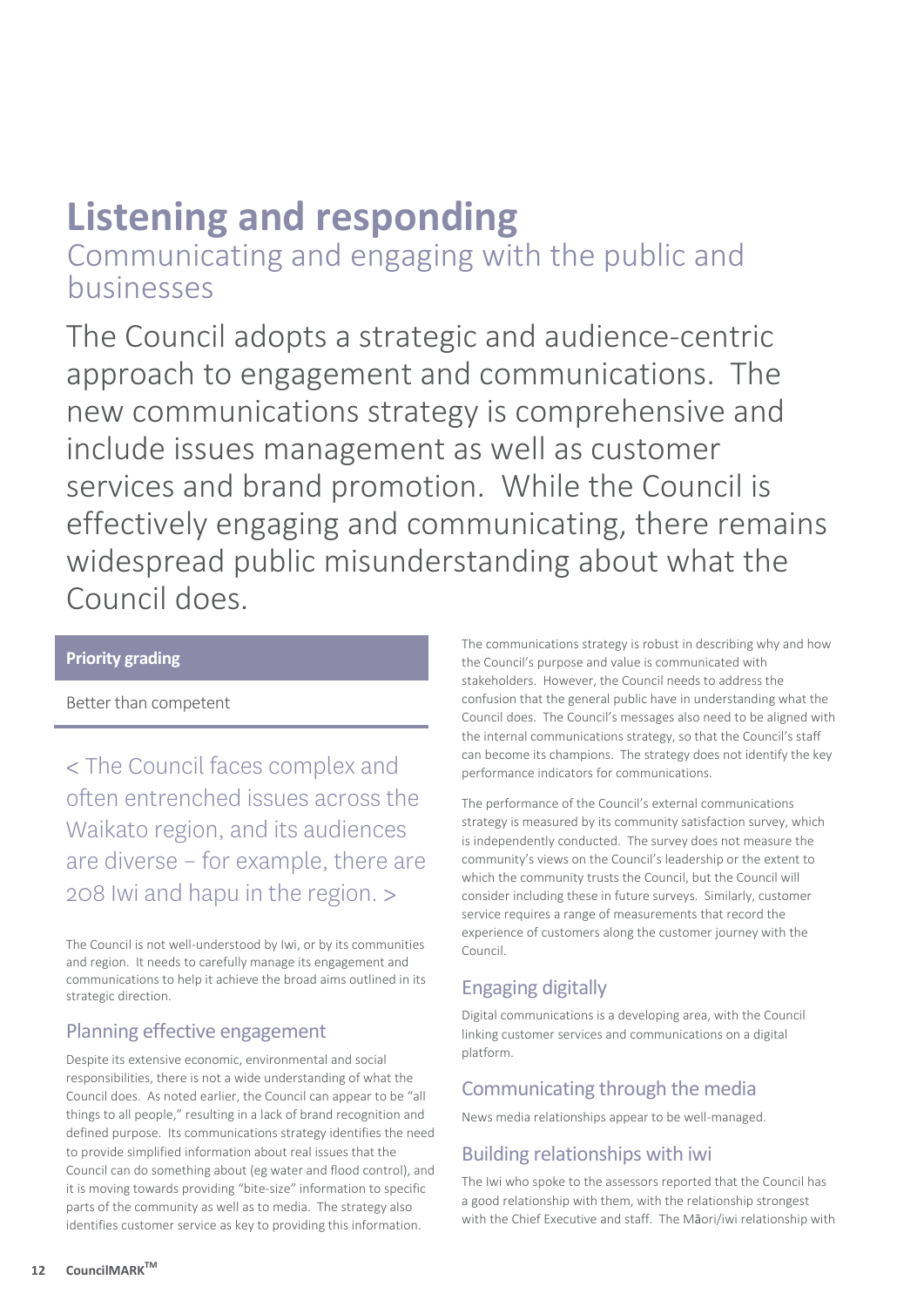councillors needs to improve. There is room for the relationship to mature and both iwi and the Council should decide where the relationship should go. Iwi feel they assist the Council on Resource Management Act consent issues and on the *Healthy Rivers* consultation. They want the Council to show a similar level of co-operation on Iwi consents, particularly where the Council is a co-governance partner.

Some Iwi representatives report not being consulted on the Council's new strategic direction. There has been no "big discussion" on where the partners want the Iwi/Council relationship to go.

#### Building relationships within the region

Business and farming groups have a positive working relationship with the Council, and praise it for being "courageous" in initiatives such as *Healthy Rivers*. The Chief Executive has brought a collaborative and inclusive style to the Council, and has helped to improve relationships with Auckland Council. For example, it worked with Auckland Council to establish New Zealand's first marine plan for the Hauraki Gulf. The Chief Executive's collaborative style is complemented by the Council's strategic direction, and the KPI's set for the organisation.

Stakeholders such as NZTA have a good working relationship with the Council. They report that the Council takes a sensible approach to regional issues and treats other councils in the region fairly. However, there is a general view that the Council does not always have the technical grunt it needs, and employing contractors does little for ongoing successful stakeholder relationships.

*Healthy Rivers* was initiated and serviced by the Council, and drafting of the plan change was handed over to a collaborative stakeholder group. While the collaboration process has been successful, it is recognised by stakeholders that implementing *Healthy Rivers* could become unsuccessful if it is not owned and resourced locally during implementation. Implementation of *Healthy Rivers* is now an issue for rural landowners and the eight councils impacted by it. The cost of its implementation within the region is estimated by some territorial authorities to be as high as approximately \$500 million. Councils whose rural landowner communities are largely on fixed incomes may struggle to afford the cost to implement on-farm measures. Territorial authorities may also need to assess and upgrade infrastructure through their existing point-source discharge consents. *Healthy Rivers* does not impose any rules directly requiring point-source discharge infrastructure upgrades, but addresses this through a policy framework. In addition, there is effectively a disincentive to initiate any further intensive rural land use change or development in the region until hearings on *Healthy Rivers* are complete. Land use investment is unlikely to happen while there

is uncertainty and until the decision on the final plan change has been released (expected second half of 2018).

Council initiatives on "clean fires and clean air," in partnership between the Council and the South Waikato District Council and required under the National Environmental Standard for Air Quality will also impose costs on local residents.

There are differences on stormwater issues between the Council and other councils in the region, although these are being worked through. The various regional service forums, the Mayoral Forum, the Waikato Local Authotiy Shared Services (LASS), catchment and civil defence and emergency management committees, and other regional bodies supported by the Council provide high levels of community ownership and value and regional cohesion.

The most recent stakeholder audit, which recorded high levels of stakeholder satisfaction with the Council, was conducted by the Chief Executive. In future, the audit will be independently undertaken.

#### **Strengths**

The Chair and the Chief Executive are good listeners and are strong on working collaboratively.

The Council takes a collaborative approach to achieving community outcomes, transferring responsibility of issues and solutions to those who own them.

There is stakeholder, Iwi and community collaboration on big issues (eg *Healthy Rivers*).

Relationships with business and stakeholders are positive.

The Council's communications strategy addresses the needs of its customers and its communities.